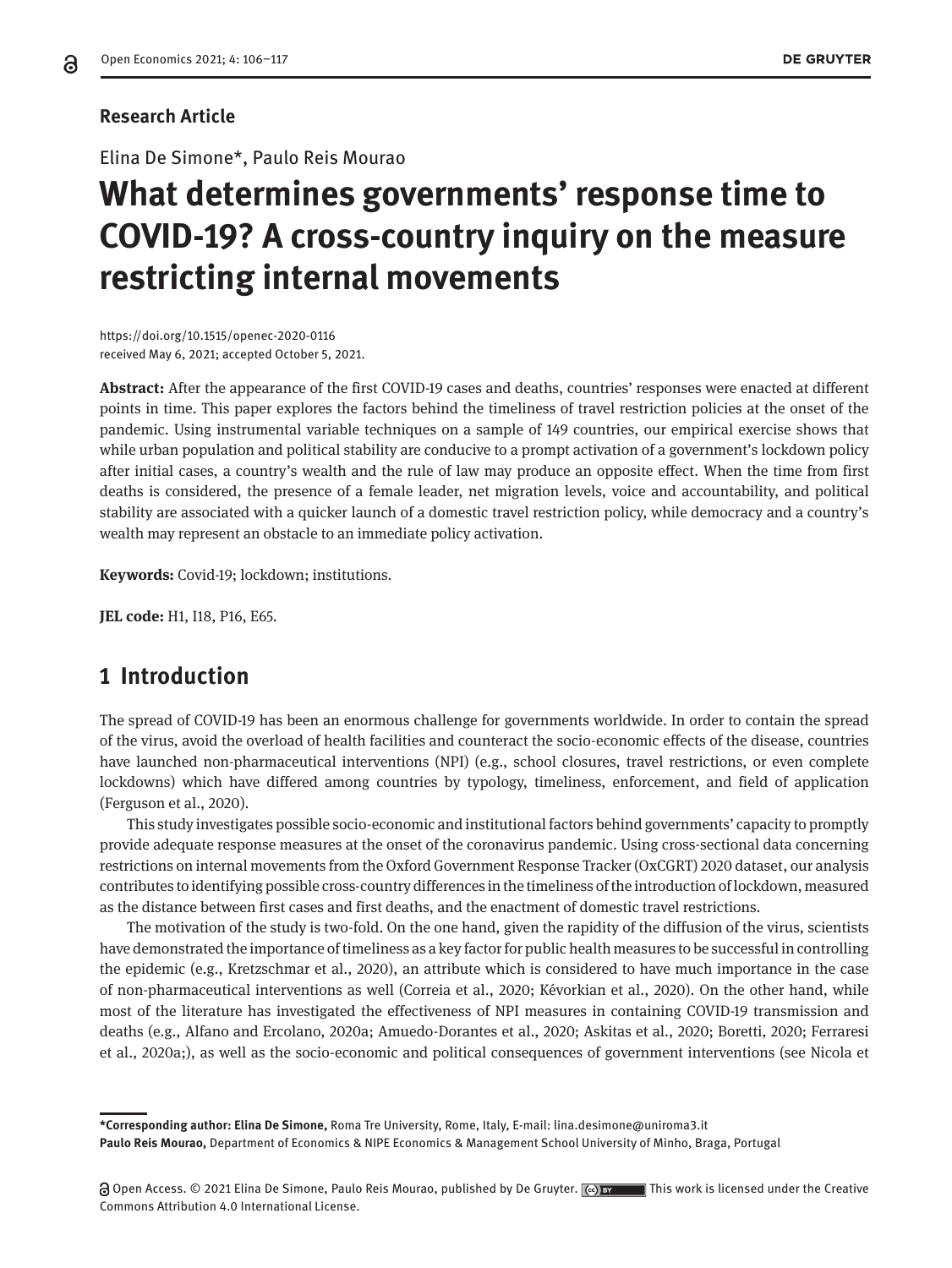al., 2020 for a review by economic sector), only a restricted group of papers has focused on possible determinants of government measures to tackle the pandemic (e.g., Aksoy et al., 2020; Ferraresi et al., 2020b; Frey et al., 2020). We fill this gap by providing an inquiry into the conditions favoring or delaying governmental responses, an argument which, as far as we know, is rather new in the debate around motivations and effectiveness of government measures against the pandemic. Analysis confirms that institutions play a role in securing a prompt reaction, especially when political stability is considered. At the same time, they can be an obstacle if one considers possible red tape related to the excess of law and regulations. Women leaders can be conducive to a faster response when we consider distance from first death to the launch of domestic restrictions, and so can the presence of net migration, which seems to be an alarm bell for politicians. National wealth, on the other hand, can represent a brake to lockdown policies as these entail bigger economic costs.

All in all, our findings offer a fruitful contribution to the ongoing debate on drivers of COVID-19 policy actions (Aksoy et al., 2020; Ferraresi et al., 2020b; Frey et al., 2020).

The paper is organized as follows. Section two briefly reviews the most recent literature relevant to our study. Section three and four respectively present data and methodology we rely upon. Section five illustrates our results. Finally, section six concludes.

#### **2 Timeliness and government measures against COVID-19**

The relationship between national economies, institutional and socio-political environments, and decisionmaking concerning the policy agenda in the midst of a global pandemic has attracted an ever-increasing scholarly interest. Literature has strongly investigated determinants of effectiveness of government measures against the spread COVID-19 as well as the socio-economic and political consequences of government interventions. For example, Alfano and Ercolano (2020b) showed that effectiveness of lockdown measures was strictly related to the kind of social capital characterizing the population of the Italian regions, while Alfano et al. (2020) proved that the pandemic increased religious attendance in the Italian population at a regional level.

More in details, timeliness of enacted measures was also another important issue at stake.

Aksoy et al. (2020) examined the relationship between the time of adoption of five domestic social distancing measures, individual attention paid to the pandemic, and institutional quality data in 78 countries that adopted NPI from January 1 to March 31, 2020. They found that the effect of public attention is driven by countries with better institutional frameworks. Frey et al. (2020) estimated the impact of institutions on the effectiveness of mobility restrictions in democratic and authoritarian regimes across 132 countries. They found that autocratic countries were more likely to impose stricter measures, whereas democratic ones were more likely to adopt less stringent lockdowns, while simultaneously experiencing a sharper decline in geographic mobility. Baccini and Brodeur (2020) explored possible determinants of stay-at-home orders in US states, finding that a governor's political ideology and the existence of term limits influenced the implementation and timeliness of lockdown measures. Similar results can be found in Pulejo and Querubín (2020), who proved that the variability of governments' responses to the COVID-19 pandemic in 65 countries was related to reelection concerns and ideological orientation, with incumbents facing close elections and additional terms less likely to adopt stringent measures. Ferraresi et al. (2020b) explored possible determinants of lockdown measures in relation to different socio-economic and political dimensions. They concluded that countries characterized by: i) low political stability; ii) low levels of development; iii) low levels of digitalization; iv) a high degree of decentralization; v) a closed economy; and vi) not being pre-electoral, adopted less stringent measures than others.

To our knowledge, however, few scholars have inquired into the factors promoting faster responses by governments at the onset of the pandemic. This is surprising, since much of the debate concerns the rapidity or sluggishness of NPI measures (e.g. Amuedo-Dorantes et al., 2020; Ferraresi et al., 2020a,b;), which is also at the root of different response models. Countries like Singapore, South Korea, and Taiwan reacted promptly to the pandemic (Barron, 2020; Woo, 2020), whereas the USA has been greatly criticized for its slow and uncoordinated response (Haffajee and Mello, 2020).

In light of earlier studies, we formulate the following research hypothesis: were countries characterized by different degrees of timeliness in the adoption of lockdown measures against the COVID-19 pandemic? Is such heterogeneity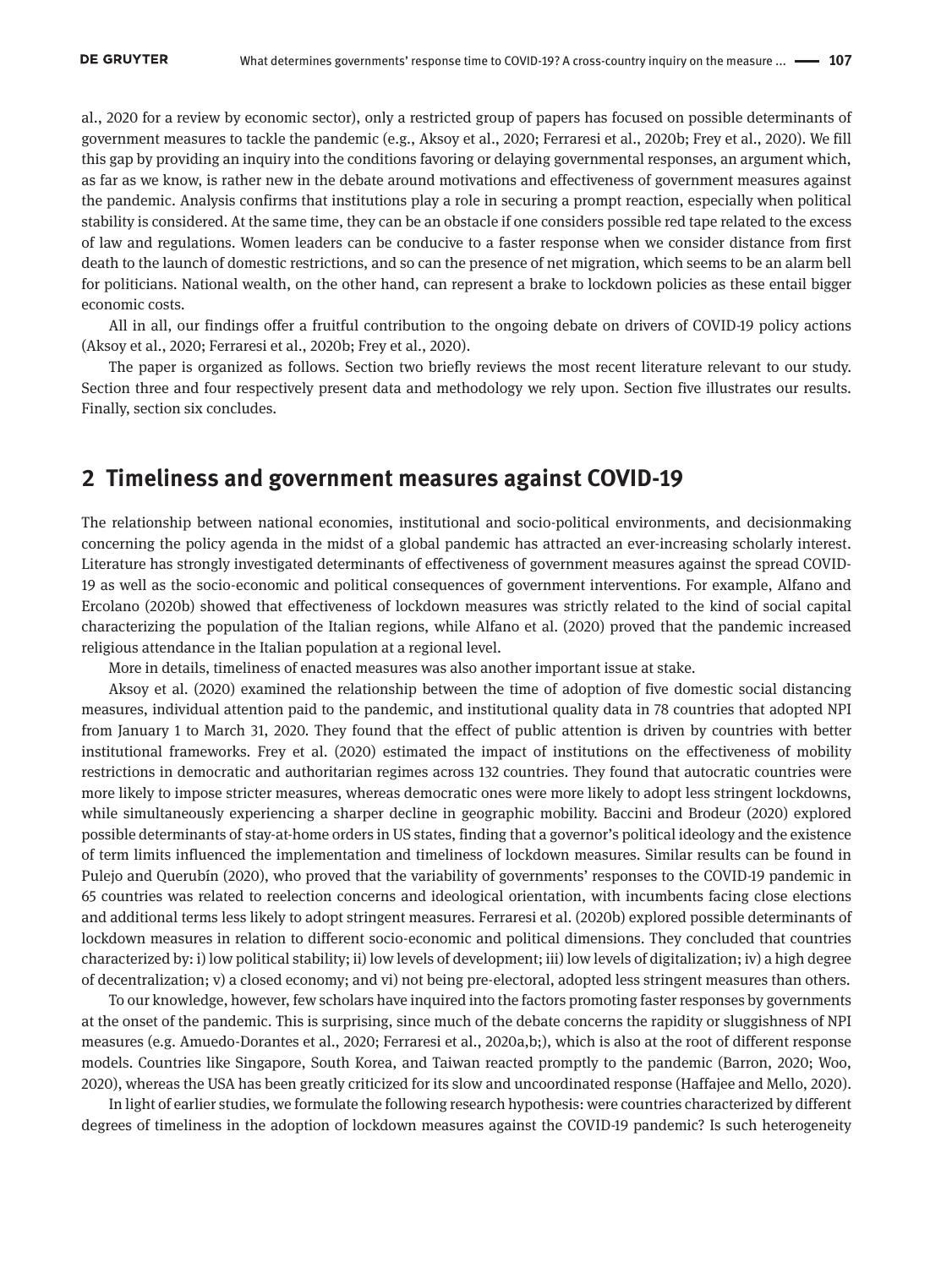in timeliness of adoptions mostly a matter of country-level institutional environment? Are there socio-economic and political characteristics which may further delay or speed up the process?

The establishment of lockdowns in various countries can be theoretically modeled as a bargaining process, where the timeliness of the measure is dependent upon relative valuations of the gains and costs associated with the expected outcome of the bargain, which is the implementation of lockdowns. In particular, we suppose that the presence of institutions is able to mitigate the implementation costs because they improve the governance of the transactions at stake, while economic losses from containment measures are supposed to be greater in more developed countries. Finally, other socio-economic as well as political characteristics may further condition the timing of policy adoption by influencing related expected benefits and costs.

Data selection and alleged linkages between selected variables will be clarified in the following section.

#### **3 Data**

Lockdown measures have varied significantly at an international level. To date, one of the most reliable and widely used datasets on governments' pandemic responses is the Oxford Government Response Tracker (OxCGRT) (Hale et al., 2020). Given the heterogeneity in governments' responses, instead of an aggregate index measure (like the OxCGRT stringency index, widely used in recent literature like in Ferraresi et al., 2020a,b), we decided to concentrate on a single indicator, C7 Restrictions on internal movement, which records restrictions on internal movement between cities/regions on an ordinal scale (0 – no measures; 1 – recommended not to travel between regions/cities; 2 – internal movement restrictions in place; Blank – no data). The use of this indicator has already been taken as an effective proxy of lockdown measures by a special issue of the BBC, $<sup>1</sup>$  and is used as a source of NPI data in recent academic works</sup> (e.g., Miikkulainen et al., 2020). We selected both targeted and general data, and thus we do not distinguish between different geographic scopes in this work.<sup>2</sup> Our sample consists of 149 worldwide countries.

Our dependent variables concern the rapidity of the establishment of our "lockdown" selected measure in each country. Similarly to Correia et al. (2020), which, in order to measure how quickly an NPI was implemented by city officials, used the number of days elapsed between the rising city death rate and the first day of enforcement of a local NPI, we constructed a first variable measuring the number of days between the first reported death due to COVID-19 and the establishment of lockdown in each country. Furthermore, as many countries decided to react before the surge of initial deaths, we also included another dependent variable accounting for the number of days between the first reported case of infection due to COVID-19 and the establishment of our lockdown measure.

Concerning the set of possible control variables, first of all, we assumed that higher-quality institutions, by reducing transaction costs related to the implementation of measures, should be conducive to a faster response to the crisis, although the available results are mixed (Aksoy et al., 2020; Ferraresi et al., 2020 a, b). The World Bank's Worldwide Governance Indicators (WGI) are used to measure institutional quality (Kaufmann et al. 2011), namely Voice and Accountability, Political Stability and Absence of Violence, Government Effectiveness, Regulatory Quality, Rule of Law, and Control of Corruption. The six aggregate indicators are reported in percentile rank terms from 0 to 100, with higher values corresponding to better outcomes.

Other covariates include socio-economic conditions data like trade openness (exports of goods plus imports as a percentage of GDP), real GDP per capita, and the percentage of people living in urban areas (*Trade Openness; Real GDP pc (log); Urban pop,* respectively), and were extracted from the World Bank's World Development Indicators. Following Ferraresi et al. (2020b), we suppose that the higher a country's level of openness is, the less prompt its adoption of our lockdown measure will be. In line with the same authors, we also control for the level of economic development, which is supposed to influence lockdown timeliness, as developed economies face higher lockdown costs related to the interruption of economic activities, which may delay our domestic travel restrictions measure. Urban density is also

**<sup>1</sup>** https://www.bbc.com/news/world-52103747

**<sup>2</sup>** Detailed explanation of the data is provided in an online codebook : https://github.com/OxCGRT/covid-policy-tracker/blob/master/ documentation/codebook.md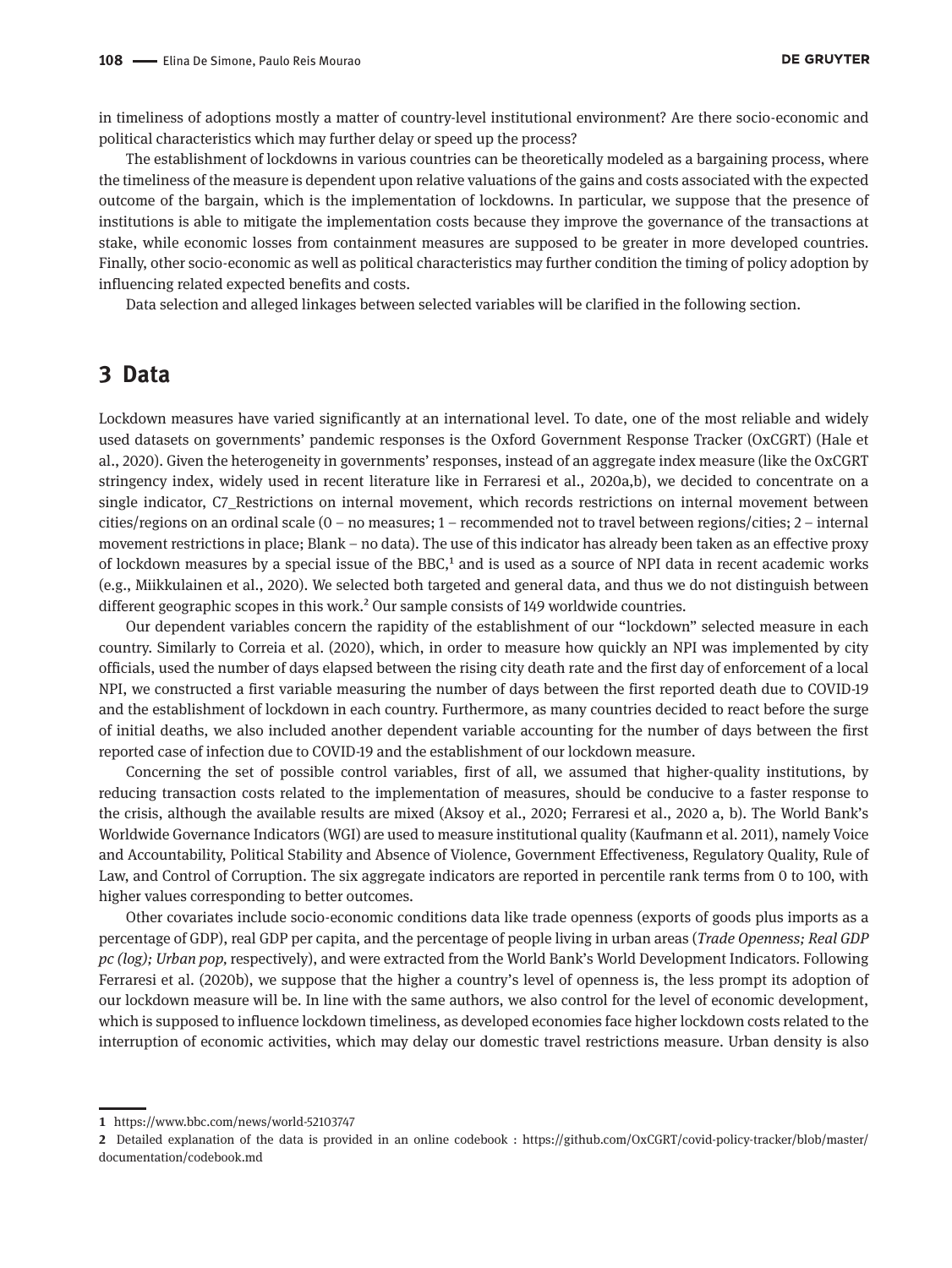proven to have conditioned the timing of the outbreak in every US county (Carozzi et al., 2020) and is thus supposed to favor response timeliness.

Other related data concern net migration, *net\_migrants* (net total of migrants as the total number of immigrants less the annual number of emigrants, including both citizens and noncitizens), level of democracy, *Fh\_Ipolity2* (a scale ranging from 0-10 where 0 is the least democratic and 10 most democratic), and party system *Bti\_ps* (which measures on a 1-10 scale the extent to which there is a stable and socially rooted party system able to articulate and aggregate societal interests), which were drawn from the Quality of Government Standard Dataset, version Jan20 (Teorell et al., 2020). Migration can be considered a proxy of people's movement across borders; we suppose that the higher net migration is, the less prompt lockdown measures will be, as the domestic restriction measures will imply higher implementation costs. Previous studies have indeed demonstrated that migration patterns influence COVID-related policy decisions (Lee et al., 2020). Recent studies (e.g. Frey et al., 2020) have revealed differing behavior between democracies and autocracies in handling government responses during the outbreak. Relying on an index (PanDem) that captures the extent to which state responses to Covid-19 violate democratic standards for emergency responses, Baverlein et al. (2020) demonstrated that populist governments provided inadequate responses to counteract the effects of the pandemic disease as they experienced excess mortality as a consequence of their incapacity of enacting less far-reaching policy measures and support the effort of citizens to combat the pandemic. Another interesting paper (Kavasoglu, 2020) showed that, in electoral autocracies, the ability of autocratic incumbents to co-opt a particular opposition party is related to some opposition party organizational features and ideological positions which, in turn, influence autocratic regime stability and its capacity of providing an effective decisionmaking. In line with this literature, we suppose that the less democratic a country is, the faster its response will be, as more authoritarian governments find fewer obstacles to imposing mandatory lockdowns. Following Kavasoglu (2020) the agreement between autocratic incumbents and the opposition party can be more likely when they are ideologically closer and when an opposition party is not characterized by an extensive organization. On the other hand, the more and heterogeneous interests are represented by the party system, the more likely it is that parties engage in political bargaining that can slow the adoption process. This reasoning follows from Baverlein et al. (2020)'s findings and is based on Ferraresi et al. (2020b), which underline that the introduction of stringent measures was less likely to occur in countries characterized by political instability.

We also assumed that women played a major role in handling the political decisionmaking process during COVID-19, an argument strongly supported by both the media<sup>3</sup> and international organizations.<sup>4</sup> Studies like Wasserman's (2018) showed how women politicians tend to shorten negotiation periods during their careers. Coscieme et al. (2020) found that countries led by female heads of government were more successful in containing COVID-19 diffusion and deaths. We will thus analyze in particular the role of women politicians as heads of the governments involved. To control for this intuition, we built a dichotomous variable to account for the presence of a woman as leader of government.

Onset of the disease is also a fundamental aspect that conditioned the timeliness of governments' reactions. We thus included epidemiological data on deaths and cases by country as retrieved from the European Centre for Disease Prevention and Control (ECDPC).<sup>5</sup> In details, data on cases represent the cumulated daily number of new reported COVID-19 cases since the onset of the pandemic at the time of first launch of travel restriction policies (C7\_Restrictions on internal movement variable drawn from the Oxford Government Response Tracker (OxCGRT) 2020 dataset). Similarly, data on deaths represent the cumulated daily number of COVID-19 deaths since the onset of the pandemic at the time of first launch of travel restriction policies (C7\_Restrictions on internal movement variable drawn from the Oxford Government Response Tracker (OxCGRT) 2020 dataset.

A table of variable labels and their Descriptive Statistics is available in the Appendix.

**<sup>3</sup>** [https://www.nytimes.com/2020/05/15/world/coronavirus-women-leaders.html;](https://www.nytimes.com/2020/05/15/world/coronavirus-women-leaders.html) [https://www.theguardian.com/world/2020/apr/25/why-do](https://www.theguardian.com/world/2020/apr/25/why-do-female-leaders-seem-to-be-more-successful-at-managing-the-coronavirus-crisis)[female-leaders-seem-to-be-more-successful-at-managing-the-coronavirus-crisis;](https://www.theguardian.com/world/2020/apr/25/why-do-female-leaders-seem-to-be-more-successful-at-managing-the-coronavirus-crisis)[https://edition.cnn.com/2020/04/14/asia/women-govern](https://edition.cnn.com/2020/04/14/asia/women-government-leaders-coronavirus-hnk-intl/index.html)[ment-leaders-coronavirus-hnk-intl/index.html](https://edition.cnn.com/2020/04/14/asia/women-government-leaders-coronavirus-hnk-intl/index.html);

**<sup>4</sup>** https://www.unwomen.org/en/news/stories/2020/6/take-five-vjosa-osmani

**<sup>5</sup>** It should be noted that differences in testing policies/contact tracing could affect the number of observed cases/deaths, but we suppose that while these differences influenced a country's virus detection capability as well as its containment effectiveness, they did not influence a country's ability to provide a prompt response (our research topic), which is supposed to be more dependent on socio-economic, political and institutional characteristics. Moreover, we do not consider our restrictions to internal movement measure as a possible alternative/ complement to testing policies or other typologies of NPI (for a discussion see Piguillem and Shi, 2020).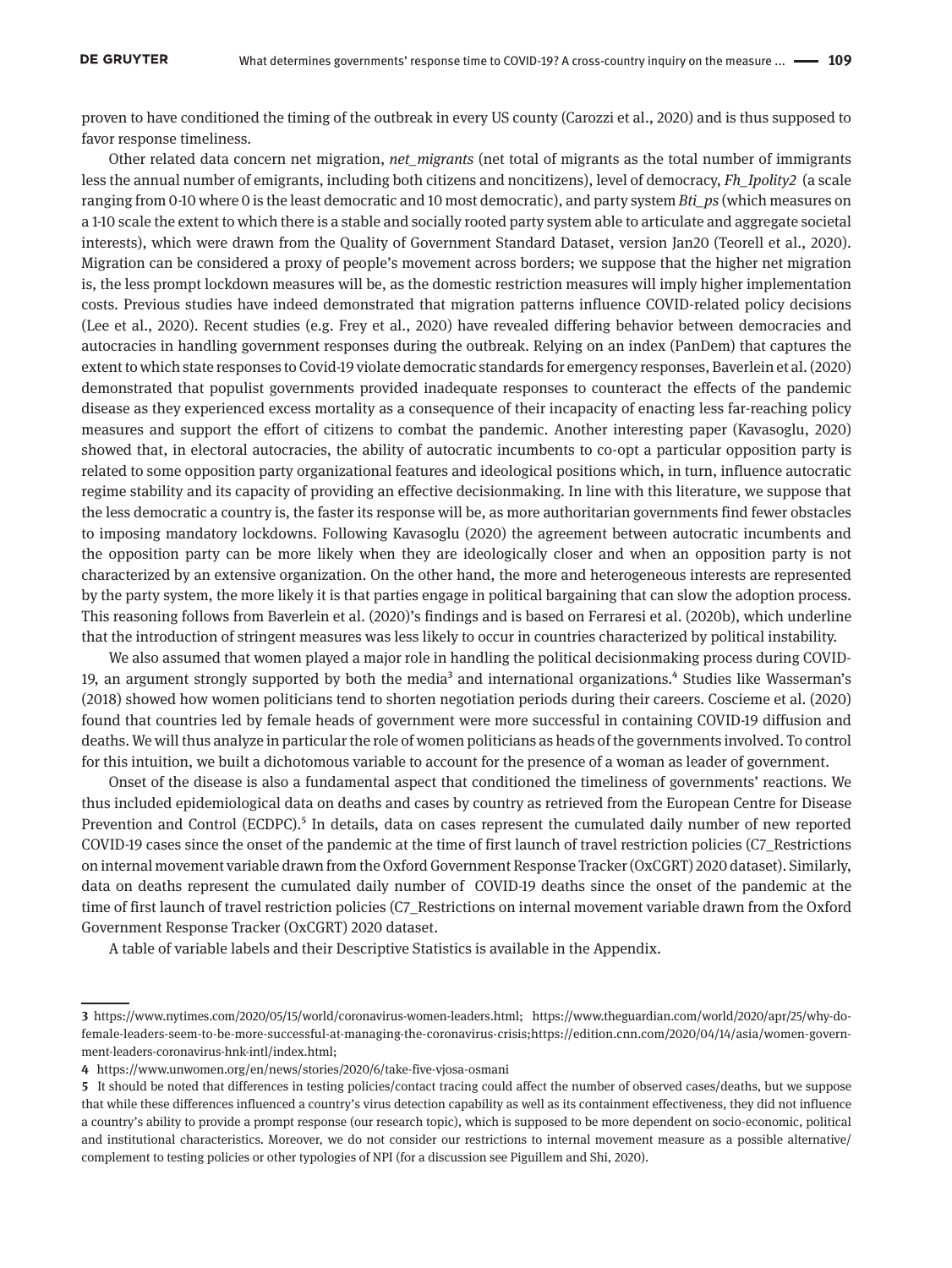#### **4 Methods**

A major issue when using OLS for estimation is the endogeneity issue. The endogeneity issue in our case arose from the expected (and later validated by a Durbin-Wu-Hausman test) high correlation among certain aprioristically considered exogenous variables. When an OLS is run without taking attention to this high level of correlation among right-handside variables, the empirical literature has proved the existence of several biases (Wooldridge, 2009, is a well-spread textbook which details this statement).

Running a proper test (Durbin-Wu-Hausman), we tested whether the number of deaths due to COVID-19 as a share of the population are exogenous if regressed by urban density of each country, number of infected people per million people, and a variable identifying the 'continent' of each country. We rejected such a hypothesis (p-value: 0.002). To overcome this, we have to use instrumental variable approaches, namely Two Stages Least Squares. Considering IV estimations, we have to report tests of both underidentification and weak identification. As we have used the Stata routine ivreg2, we will resort to the method of Sanderson-Windmeijer (2016). Tests reported in the tables support the quality of the estimates involving instrumental variables.

We will therefore model our empirical system of equations as follows (equations 1 and 2): Considering the standard modeling of two stages, we will proxy the endogenous variable (the number of deaths due to COVID-19 as a share of the population) by the set of variables  $X_{_{2i}}$  (urban density of each country (Carozzi et al., 2020), the number of infected people per million people (Johnson, 2020), and a variable identifying the 'continent' of each country. The number of deaths due to COVID-19 as a share of the population is regressed by the set of variables  $X<sub>2</sub>$  (urban density of each country (Carozzi et al., 2020), number of infected people per million people (Johnson, 2020), and a variable identifying the 'continent' of each country. The theoretical rationale for this equation (2) relates to the socio-epidemiological studies on epidemics like COVID-19, which have been found as justifying most of the fatalities by population density, incidence of the disease, and geographical concentration.

At the second-stage regression (equation 1), *DistanceDLock<sub>i</sub> will be the dependent variable for the i\_th observation* (i represents each observed country). We will use two different dependent variables: first, the number of days between the first reported infected case due to COVID-19 and the establishment of lockdown in each country, and, second, the number of days between the first reported death due to COVID-19 and the establishment of lockdown in each country.

$$
DistanceDLocki = DeathsMillioni \beta1+X1i \beta2+ui
$$
\n(1)

$$
DeathsMillion_i = X_{1i} \pi_1 + X_{2i} \pi_2 + v_i
$$
 (2)

To improve the explanatory power of the model, we will use socio-economic and political explanatory variables identified in the literature as affecting political decisionmaking in the COVID-19 crisis, namely variables accounting for party system representativeness and level of democracy (bti\_ps; fh\_ipolity2); density of urban population (urban pop); flows of goods and people (net\_migration; trade openness); and level of economic development (log of GDP per capita).

Following the literature on the topic of social crisis and on epidemiologic issues, it is also advisable to include the square of the number of deaths due to COVID-19 per million of the population, and to analyze the non-linear relation between a dependent variable related to time duration and independent variables that also depend on time (as in several classical studies inspired by Mincer, 1958). Although the number of deaths per million inhabitants was found to be endogenous, its square was not (the p-value of the test to exogeneity of square of deaths per million = 0.381).

As we are particularly interested in evaluating the role of the Governance Indicators in the pressure to establish lockdowns at earlier dates, we will evaluate each Indicator in a different system of equations suggested by the previously introduced equations 1 and 2.

Considering the explanations in Baum et al. (2010), the method of Sanderson-Windmeijer (SW) first-stage chi-squared and F statistics provides tests for underidentification and weak identification, respectively, of individual endogenous regressors. They are constructed by "partialling out" linear projections of the remaining endogenous regressors. The SW chi-squared Wald statistic is distributed as chi2 (L1-K1+1)) under the null that the particular endogenous regressor in question is unidentified. In the special case of a single endogenous regressor, the SW statistic exhibited is identical to underidentification statistics reported for the Cragg-Donald Wald statistic (if errors are estimated under the assumption of being i.i.d.) or the Kleibergen-Paap rk Wald statistic (for robust errors). Actually, when the i.i.d. assumption is dropped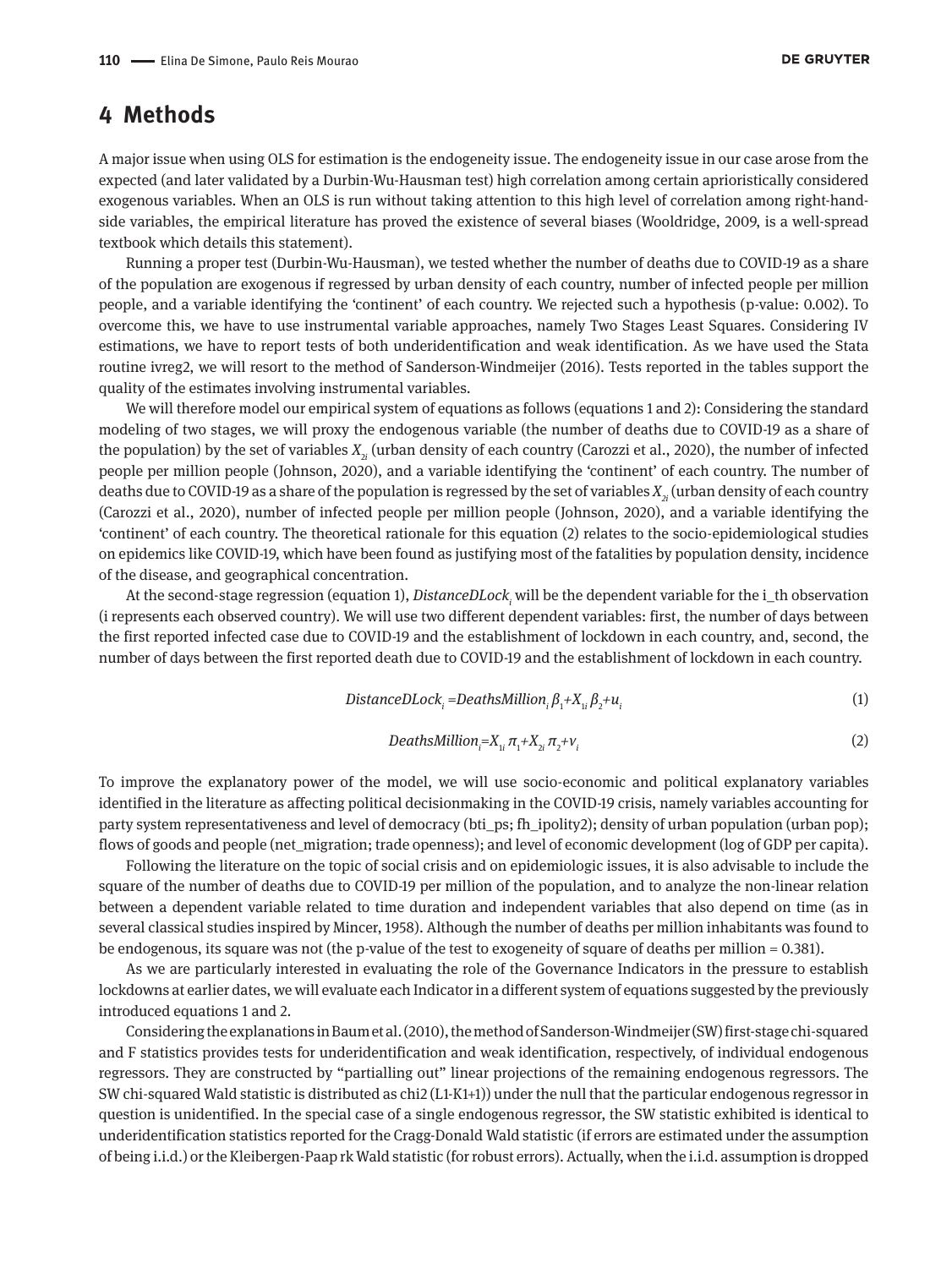and we estimate robust errors, the Cragg-Donald-based weak instruments test is no longer valid. A correspondingly robust statistic is the Kleibergen-Paap Wald rk F statistic (Baum et al., 2010). The degrees of freedom adjustment for the rk statistic is identified at (N-L)/L1, as with the Cragg-Donald F statistic (except in some specific cluster-robust cases). The critical values for the Kleibergen-Paap statistic are then the Stock-Yogo critical values for the Cragg-Donald i.i.d. case (Baum et al., 2010). The SW first-stage F statistic is the F form of the same test statistic. It can be used as a diagnostic for whether a particular endogenous regressor is "weakly identified".

#### **5 Results**

We considered it important to develop our analysis supported by two distances in relation to the establishment of "lockdown" in each country. In the first analysis (Table 1), we look at the distance between the first case of COVID-19 infection in each country and the establishment of "lockdown". In the second analysis (Table 2), we look at the distance between the first death of a national citizen infected with COVID-19 and the establishment of "lockdown" in the country.

Tables 1 and 2 below exhibit our major results.

Through the estimated results for Table 1 we see that countries with higher levels of GDP per capita tended to leave more days between the first reported case of COVID-19 and the establishment of "lockdown". On average, a 1% higher GDP per capita led to an additional week (around 8 days) between the detection of the first COVID-19 infections and the establishment of "lockdown". This result is in line with our predictions and confirms that developed countries may hesitate to establish lockdowns due to their related economic welfare costs (Ferraresi et al., 2020b; Kaplan et al., 2020).

However, the concentration of the population in urban space was estimated to have a negative effect on the number of days between the detection of the first COVID-19 infections and establishment of "lockdown". An additional percentage point in this variable was estimated to be associated with a reduction of 0.3 days in the period studied; otherwise, 3 additional percentage points in this variable led to a reduction of one day in the period under analysis. This result confirms that urban density, affecting the timing of outbreaks (Carozzi et al., 2020), may be related to prompt containment measures.

As regards the WGI indicators, only two of them had estimated coefficients with statistically significant values. Political Stability, although only significant at 10%, tends to shorten the period under analysis (second column). "Rule of law" tends to increase the period under analysis.

This result can be interpreted following the previous literature. High quality institutions may react sluggishly to COVID-19 (Ferraresi et al., 2020a) because they entail red tape and may significantly increase the administrative burden related to the implementation of the lockdown measure according to the rule of law. At the same time, good institutions are able to ensure a prompt implementation of government measures (Aksoy et al., 2020), and thus may also be conducive to a faster response to the first appearance of COVID-19.

The presence of women in the leadership of the country's executive did not lead, in this case, to significant changes to the extension of the period under analysis.

The various statistical tests shown reveal that the estimates are of quality for analysis.6

We then proceeded to the analysis of Table 2.

This reveals the results obtained from the TSLS estimation of the period between the first COVID-19-related death and establishment of "lockdown". Following classic studies, the public impact of one or more deaths associated with an epidemic accelerates the dynamics of public discussion (Ruggiero, 2006). In the countries observed, we found from the outset that the estimated coefficient for the impact from the number of deaths per million inhabitants was centered around 15.00, and the estimated value for the square of the number of deaths per million inhabitants was around -2.5. Thus, the critical point was the value of 3 deaths per million inhabitants – above this, the probability of establishing a lockdown increases greatly.

**<sup>6</sup>** On the one hand, the F-value reveals that the estimated values are statistically significant as a whole. The estimated values for the "Underidentification test" in relation to the definition of the instruments revealed values that allow rejecting the "underidentification" hypothesis. We recall that our "first stage regression" had as a dependent variable the number of deaths per million inhabitants and as independent variables the population density of each country, the continent of each country and the number of cases per million inhabitants. Thus, the values obtained for the Cragg-Donaldson tests as well as the Kleibergen-Paap tests also allow us to reject the hypothesis of "weak identification", so the definition of "first stage regression" has proved to be a strong one in avoiding problems of endogeneity in the regressions. Finally, the Hansen-J test had values that do not allow us to reject the "over-identifying restrictions" hypothesis.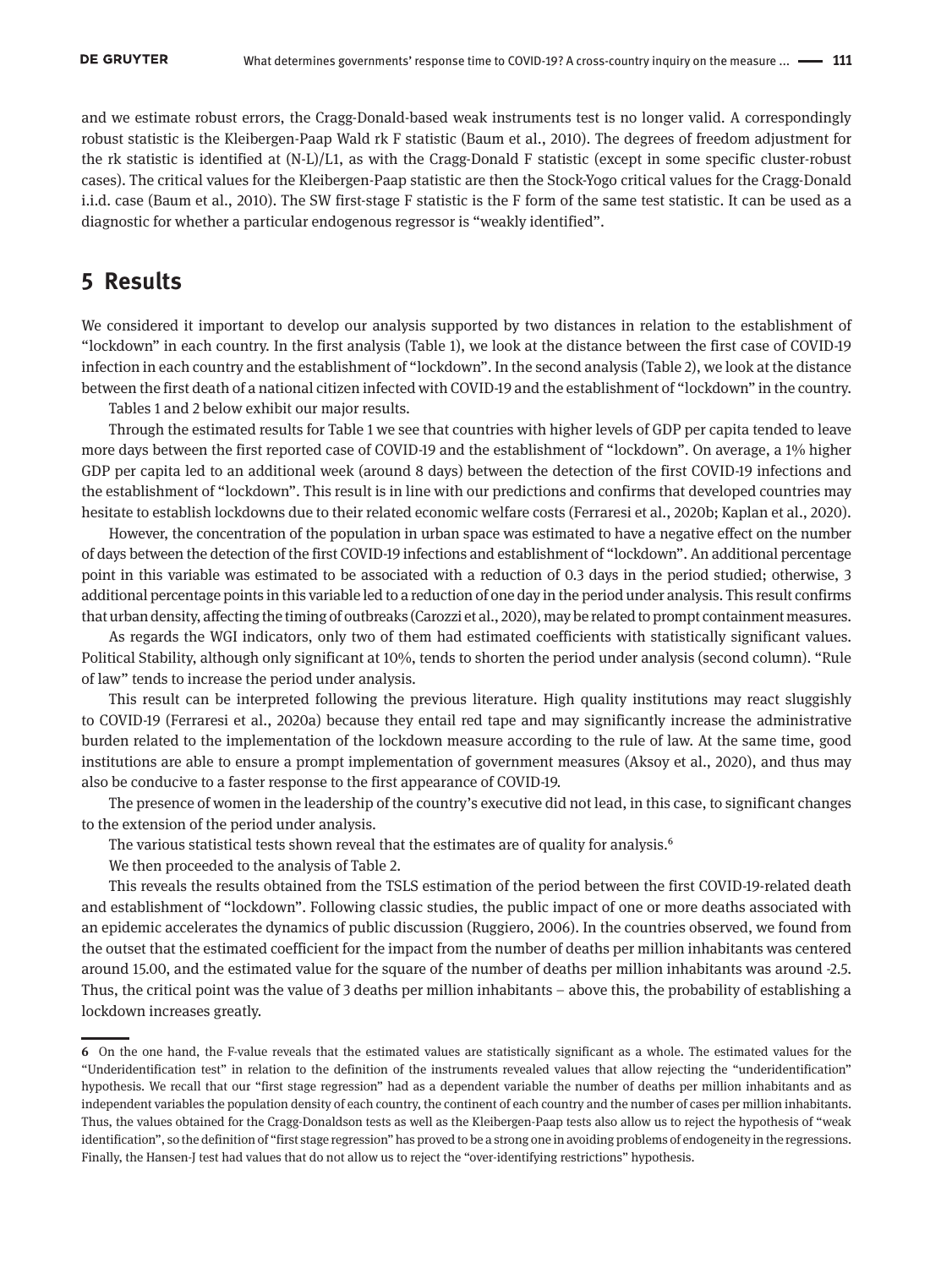|                            | Distance 1st Case to Lockdown (Second-Stage regression) |                                                          |                                    |                       |                    |                          |  |
|----------------------------|---------------------------------------------------------|----------------------------------------------------------|------------------------------------|-----------------------|--------------------|--------------------------|--|
|                            | <b>Voice and</b><br>Accountability                      | <b>Political Stability</b><br>and Absence of<br>Violence | Government<br><b>Effectiveness</b> | Regulatory<br>Quality | <b>Rule of Law</b> | Control of<br>Corruption |  |
| Nr. Deaths                 | 5.509                                                   | 10.46                                                    | 6.66                               | 3.65                  | 6.81               | 4.93                     |  |
|                            | (14.667)                                                | (14.44)                                                  | (15.0)                             | (14.6)                | (14.9)             | (14.5)                   |  |
| Nr. Deaths^2               | $-1.56$                                                 | $-2.43$                                                  | $-1.74$                            | $-1.73$               | $-1.18$            | $-1.44$                  |  |
|                            | (2.8)                                                   | (2.78)                                                   | (2.92)                             | (2.80)                | (2.86)             | (2.83)                   |  |
| <b>Trade Openness</b>      | 0.05                                                    | 0.078                                                    | 0.036                              | 0.043                 | 0.027              | 0.042                    |  |
|                            | (0.04)                                                  | (0.051)                                                  | (0.048)                            | (0.048)               | (0.050)            | (0.049)                  |  |
| Real GDP pc (log)          | 8.81***                                                 | $11.47***$                                               | $6.48***$                          | $8.47***$             | $5.25**$           | $8.20***$                |  |
|                            | (2.29)                                                  | (2.41)                                                   | (2.75)                             | (2.38)                | (2.31)             | (2.25)                   |  |
| Urban Pop (%)              | $-0.27**$                                               | $-0.29**$                                                | $-0.23*$                           | $-0.25**$             | $-0.18$            | $-0.26**$                |  |
|                            | (0.12)                                                  | (0.12)                                                   | (0.13)                             | (0.12)                | (0.12)             | (0.12)                   |  |
| <b>Women Leaders</b>       | 1.799                                                   | 1.083                                                    | 1.809                              | 2.206                 | 2.114              | 1.483                    |  |
|                            | (6.41)                                                  | (6.354)                                                  | (6.481)                            | (6.278)               | (6.276)            | (6.364)                  |  |
| <b>Stable Party System</b> | $-1.09$                                                 | $-0.567$                                                 | $-1.084$                           | $-0.867$              | $-1.278$           | $-0.893$                 |  |
|                            | (1.36)                                                  | (1.357)                                                  | (1.285)                            | (1.331)               | (1.295)            | (1.319)                  |  |
| Level of Democracy         | $-0.87$                                                 | 0,728                                                    | 0.175                              | 0.145                 | 0.103              | 0.165                    |  |
|                            | (1.50)                                                  | (0.957)                                                  | (1.014)                            | (1.068)               | (0.958)            | (1.018)                  |  |
| net_migrants               | $-5e-6$                                                 | $-4e-6$                                                  | $-4e-6$                            | $-5e-6$               | $-5e-6$            | $-5e-6$                  |  |
|                            | $(3e-6)$                                                | $(3e-6)$                                                 | $(3e-6)$                           | $(3e-6)$              | $(3e-6)$           | $(3e-6)$                 |  |
| <b>WGI Indicator</b>       | 0.209                                                   | $-0.168*$                                                | 0.186                              | 0.082                 | $0.269***$         | 0.210                    |  |
| (column's label)           | (0.184)                                                 | (0.098)                                                  | (0.119)                            | (0.097)               | (0.085)            | (0.079)                  |  |
| F-value                    | $3.72***$                                               | $3.98***$                                                | $4.07***$                          | $3.90***$             | $4.53***$          | $4.02***$                |  |
| UnderId. Test              | 8.836                                                   | 8.587                                                    | 8.699                              | 9.204                 | 9.105              | 8.843                    |  |
| (Chi-sq, p-val)            | (0.032)                                                 | (0.035)                                                  | (0.033)                            | (0.026)               | (0.027)            | (0.032)                  |  |
| Craag-Donaldson            | 27.321***                                               | 26.889***                                                | 26.599***                          | 27.927***             | 27.674***          | 27.674***                |  |
| K-P                        | 23.311***                                               | 25.628***                                                | 26.544***                          | 27.638***             | 25.630***          | 25.630***                |  |
| Hansen J                   | 4.119                                                   | 4.335                                                    | 4.635                              | 5.230                 | 5.240              | 5.215                    |  |
| Chi-sq (p-val)             | (0.249)                                                 | (0.228)                                                  | (0.200)                            | (0.155)               | (0.155)            | (0.157)                  |  |
| Number Obs.                | 109                                                     | 109                                                      | 109                                | 109                   | 109                | 109                      |  |

**Table 1:** Explaining the distance between the first case and lockdown.

Legend – Significance levels: \*, 10%; \*\*, 5%; \*\*\*, 1%. Details on First-Stage Regressions: Instrumented variable – Number of Dead per 1 Million population. Included Instruments – Trade Openness, Real GDP pc (log), each WGI at time, Square of Number of Dead per 1 Million population, Urban Population, Level of Democracy, Stability of Party System, Migrants. Excluded instruments – Population Density, Number of infected people with COVID-19 per 1 Million population, Square of Number of infected people with COVID-19 per 1 Million population, Continent of each country.

Table 2 reveals, once again, that richer countries tended to take longer to establish a "lockdown". However, the role of women with executive power was identified here as a variable with a coefficient estimated to be statistically significant at a level of 1%. According to most of the estimates in Table 2, if the country had a woman leading the government, it tended to reduce the period between the first COVID-19-related death and establishment of lockdown by around 8 days.

Political stability is confirmed as being associated with a quicker reaction in the form of domestic travel restrictions (now together with Voice and Accountability), confirming that good institutions can play a role in securing a prompt government response (Aksoy et al., 2020). However, a higher level of democracy, in some cases, can be associated with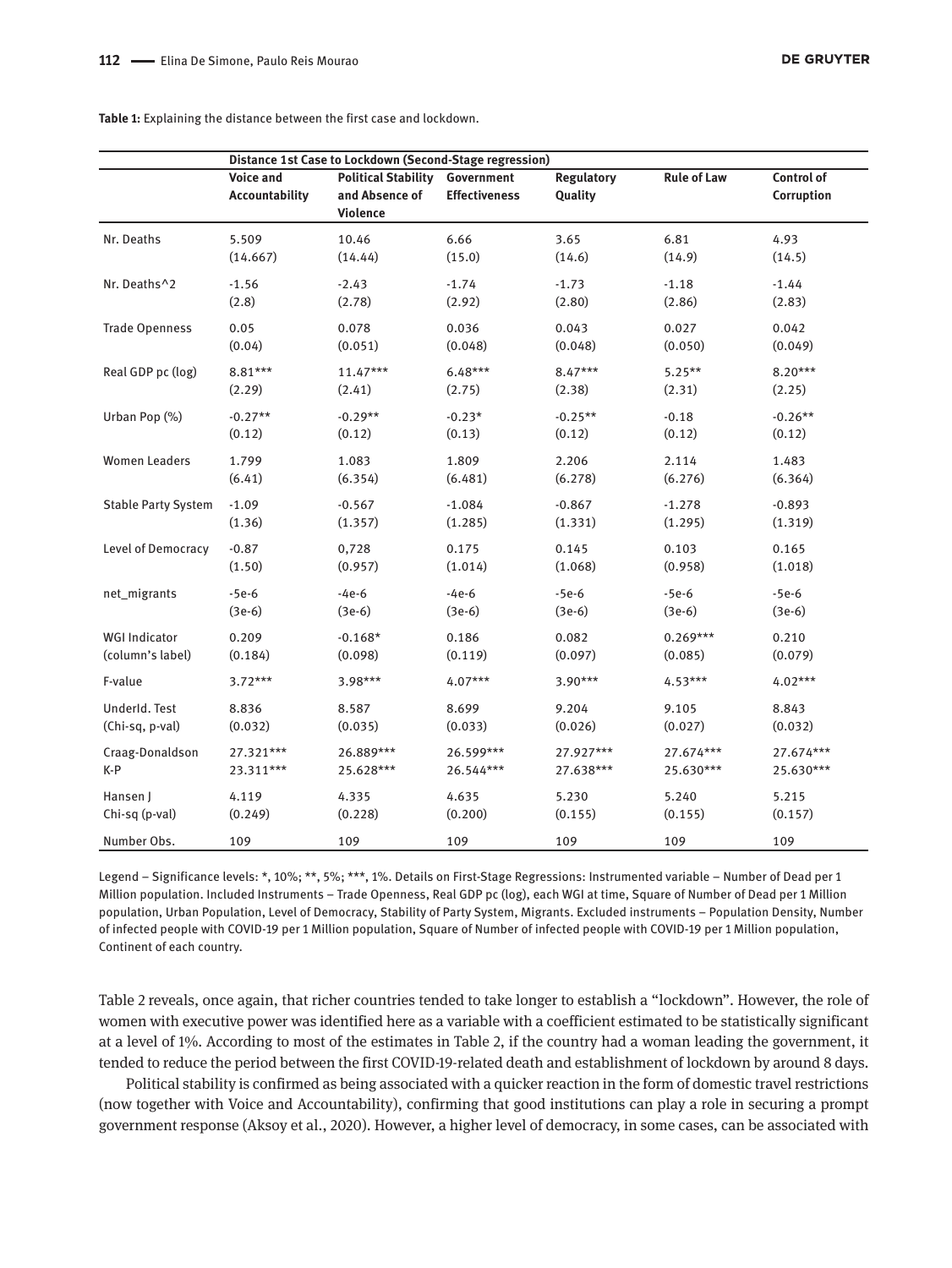|                            | Distance 1st Death to Lockdown (Second-Stage regression) |                                                          |                                    |                              |                    |                          |  |  |
|----------------------------|----------------------------------------------------------|----------------------------------------------------------|------------------------------------|------------------------------|--------------------|--------------------------|--|--|
|                            | <b>Voice and</b><br>Accountability                       | <b>Political Stability</b><br>and Absence of<br>Violence | Government<br><b>Effectiveness</b> | <b>Regulatory</b><br>Quality | <b>Rule of Law</b> | Control of<br>Corruption |  |  |
| Nr Deaths                  | $14.63***$                                               | 18.58***                                                 | 14.68**                            | 14.95***                     | 14.65**            | 15.359***                |  |  |
|                            | (5.55)                                                   | (5.54)                                                   | (6.23)                             | (5.83)                       | (5.98)             | (5.702)                  |  |  |
| Nr. Deaths^2               | $-2.49**$                                                | $-3.27***$                                               | $-2.6**$                           | $-2.70**$                    | $-2.58**$          | $-2.70**$                |  |  |
|                            | (1.136)                                                  | (1.12)                                                   | (1.27)                             | (1.18)                       | (1.22)             | (1.16)                   |  |  |
| <b>Trade Openness</b>      | $-0.003$                                                 | 0.026                                                    | $-0.007$                           | 0.009                        | 0.003              | 0.005                    |  |  |
|                            | (0.027)                                                  | (0.031)                                                  | (0.029)                            | (0.030)                      | (0.031)            | (0.031)                  |  |  |
| Real GDP pc (log)          | 8.201***                                                 | $4.557**$                                                | $5.115***$                         | 4.516**                      | $3.462*$           | 4.054**                  |  |  |
|                            | (2.213)                                                  | (1.891)                                                  | (1.947)                            | (2.094)                      | (2.068)            | (1.893)                  |  |  |
| Urban Pop (%)              | $-0.025$                                                 | $-0.028$                                                 | $-0.032$                           | $-0.065$                     | $-0.054$           | $-0.053$                 |  |  |
|                            | (0.102)                                                  | (0.108)                                                  | (0.100)                            | (0.104)                      | (0.104)            | (0.101)                  |  |  |
| <b>Women Leaders</b>       | $-7.71***$                                               | $-8.96***$                                               | $-8.79***$                         | $-8.59***$                   | $-8.3***$          | $-7.99***$               |  |  |
|                            | (2.95)                                                   | (3.191)                                                  | (3.031)                            | (2.81)                       | (2.91)             | (2.83)                   |  |  |
| <b>Stable Party System</b> | 0.277                                                    | 0.155                                                    | $-0.322$                           | $-0.163$                     | $-0.148$           | $-0.102$                 |  |  |
|                            | (1.080)                                                  | (0.985)                                                  | (1.136)                            | (1.108)                      | (1.120)            | (1.102)                  |  |  |
| Level of Democracy         | 2.853***                                                 | $1.397*$                                                 | 0.918                              | $1.351*$                     | 1.114              | 1.186                    |  |  |
|                            | (0.982)                                                  | (0.764)                                                  | (0.756)                            | (0.767)                      | (0.792)            | (0.783)                  |  |  |
| net_migrants               | $-5e-6**$                                                | $-5e-6**$                                                | $-6e-6**$                          | $-5e-6**$                    | $-6e-6**$          | $-6e-6**$                |  |  |
|                            | $(3e-6)$                                                 | $(2e-6)$                                                 | $(2e-6)$                           | $(2e-6)$                     | $(2e-6)$           | $(2e-6)$                 |  |  |
| <b>WGI Indicator</b>       | $-0.295**$                                               | $-0.183**$                                               | 0.111                              | $-0.076$                     | $-0.020$           | $-0.063$                 |  |  |
| (column's label)           | (0.122)                                                  | (0.079)                                                  | (0.081)                            | (0.066)                      | (0.066)            | (0.053)                  |  |  |
| F-value                    | 20.91***                                                 | 18.19***                                                 | 18.89***                           | $17.97***$                   | 17.96***           | $17.57***$               |  |  |
| UnderId. Test (Chi-        | 8.610                                                    | 8.400                                                    | 8.523                              | 8.939                        | 8.921              | 8.699                    |  |  |
| sq, p-val)                 | (0.035)                                                  | (0.038)                                                  | (0.036)                            | (0.030)                      | (0.030)            | (0.034)                  |  |  |
| Craag-Donaldson            | 25.019***                                                | 24.308***                                                | 24.260***                          | 25.592***                    | 25.215***          | 25.422***                |  |  |
| K-P                        | 18.498***                                                | 20.647***                                                | 20.411***                          | 20.802***                    | 21.061***          | 20.190***                |  |  |
| Hansen J                   | 4.592                                                    | 4.328                                                    | 4.910                              | 4.845                        | 5.830              | 4.444                    |  |  |
| Chi-sq (p-val)             | (0.204)                                                  | (0.228)                                                  | (0.178)                            | (0.184)                      | (0.120)            | (0.217)                  |  |  |
| Number Obs.                | 109                                                      | 109                                                      | 109                                | 109                          | 109                | 109                      |  |  |

**Table 2:** Explaining the distance between the first death and lockdown.

Legend – same as Legend for Table 1.

a greater distance between first deaths and the enactment of lockdown. This result confirms the critical nexus between freedom of democracy and the mandatory nature of NPI (Bayerlein et al., 2020; Ferraresi et al., 2020a; Frey et al., 2020).

Another challenging result is linked to the pressure exerted by migrants. Countries with the highest net migration were pressured to reduce the period analyzed in Table 2. This result is counterintuitive, as one would expect that countries characterized by a great movement of people would impose measures more slowly given higher costs of implementation. In our case net migration seemed to work as a "wake up bell", triggering domestic restriction measures to prevent further virus spread. Openness of goods, meanwhile, is never significant.

Most of the tests displayed in the last 4 lines suggest the quality of the estimates involving instrumental variables.<sup>7</sup>

**<sup>7</sup>** The F-value reveals that the estimated values in the set are statistically significant, again. The estimated values for the "Underidentification test" in relation to the definition of the instruments again revealed values that allow us to reject the "underidentification" hypothesis. The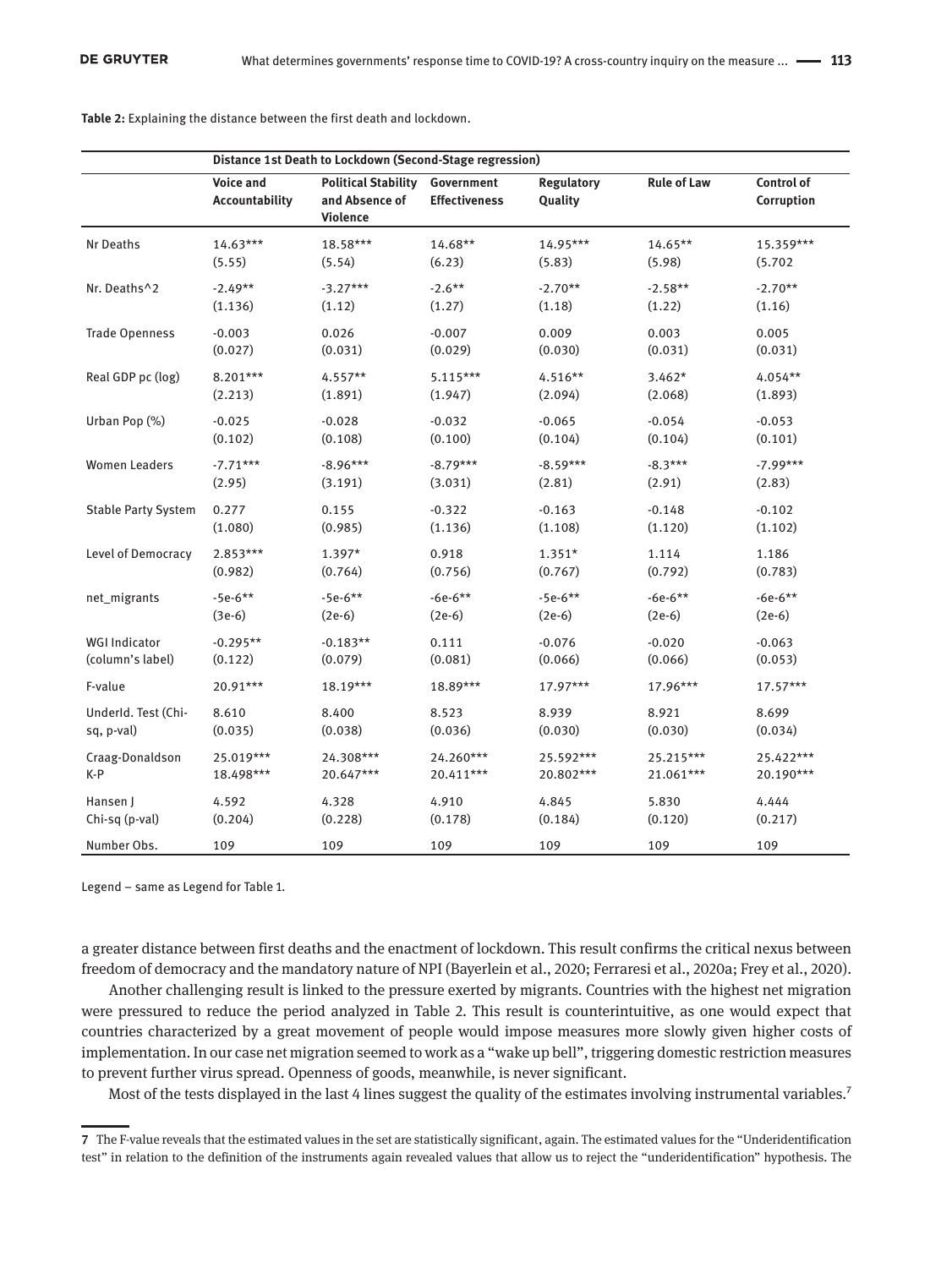#### **6 Conclusion and further challenges**

The implementation of a better governance agenda to counteract the spread of COVID-19 is a great challenge for governments. The present paper reflects on the varying timeframes of governments' decisions to implement lockdown policies. Focusing on a specific measure, domestic travel restriction, to improve reliability of comparison of different countries' behavior, and exploring a sample of 149 countries, this study suggests possible correlates favoring prompt governmental action. After the appearance of first cases, while a country's wealth and the rule of law are less conducive to swift domestic travel restrictions, given the high economic costs and possible red tape related to such policies, urban population and political stability seem to hasten them.

In the case of the distance between first deaths and our lockdown measure, the presence of a female leader, net migration level, voice and accountability, and political stability are associated with a more timely response, while democracy and a country's wealth may curb the launch of a government's domestic travel restriction policy.

While some of our results must be interpreted as significant estimations, *ceteris paribus*, they raise interesting issues that contribute to the discussion of the role of institutional devices in conditioning governments' handling of the COVID-19 crisis. First of all, we have emphasized that the institutional framework not only matters regarding NPI effectiveness (e.g., in reducing deaths or cases), but also regarding the timeliness of these measures, another fundamental aspect that so far has received little attention. Secondly, in line with previous contributions (Frey et al., 2020; Ferraresi et al., 2020a), we confirm that the interplay between lockdown measures and institutions can produce opposite results; in some cases, a more stable political environment can be conducive to prompt government action, whereas in others stronger democracy and the rule of law may slow the enactment of domestic restrictions. These findings open the way for a discussion on what kind of institutions were more conducive to a faster lockdown adoption and suggests examination of institutional specificities and complementarities to understand better drivers and effects of different policies arranged by each country. As COVID-19 created further transactions costs, the speed of the response is likely to depend on the presence of a government structure that is best suited to coordinate the new transactions. A study on the characteristics of different modes of governance across countries at the onset of the pandemic will help to shed more light on factors affecting institutional success or failure in the fight against COVID-19.

It is interesting to note that our results confirm that having a woman as a leader was associated with a faster reaction to first deaths, and that the capacity to handle the crisis may also be related to gender specificities, findings that require further research. The negative association between a country's wealth and timeliness of response may be justified in the light of the tradeoff between economic costs and health benefits related to the enactment of a lockdown measure which confirms the multi-faceted nature of the analyzed issue and the necessity to explore it by considering economic as well as societal and political features. Some cautionary remarks should alert readers to the limitations of our cross-country comparisons. First of all, as noted by Correia et al. (2020), some countries may have been characterized by possible imitation effects in the adoptions of lockdowns, supposing that policy learning may have occurred among neighboring countries which were hit by the pandemic at different times. Timeliness of response may have been conditioned by such a "learning" advantage which we do not consider in our model. Moreover, rapidity of the response may also be influenced by the different approaches to the pandemic. Future research shall analyze the timeliness of complementary policy interventions (e.g. contact tracing, quarantine, and social distancing measures) inside different reference approaches, in order to explore possible economies of scale or policy frictions among them, by also considering the role of different layers of governments concerned in their implementation. As additional avenues for research from this paper, we also add the possibility of analyzing the spillover effects between countries considering policies' mimicry due to the virus diffusion in contiguous spaces (Krisztin et al., 2020) or to the adoption of similar solutions to tackle the pandemic as a form of policy transfer and cross-national policy learning in times of crisis decisionmaking under conditions of uncertainty (Powell and Hill, 2020). We also suggest the possibility of exploring panel data analyses for

<sup>&</sup>quot;first stage regression" associated with these regressions was identical to the regressions shown in Table 2 and had as a dependent variable the number of deaths per million inhabitants and as independent variables the population density of each country, the continent of each country and the number of cases per million inhabitants. Thus, the values obtained for the Cragg-Donaldson tests as well as the Kleibergen-Paap tests also allow us to reject the hypothesis of "weak identification", so that the definition of "first stage regression" turned out to be a strong relationship (again), avoiding endogeneity problems in the regressions. Finally, the Hansen-J test had values that do not allow us to reject the "over-identifying restrictions" hypothesis, and, therefore, validate the relationship described by the "first stage regression".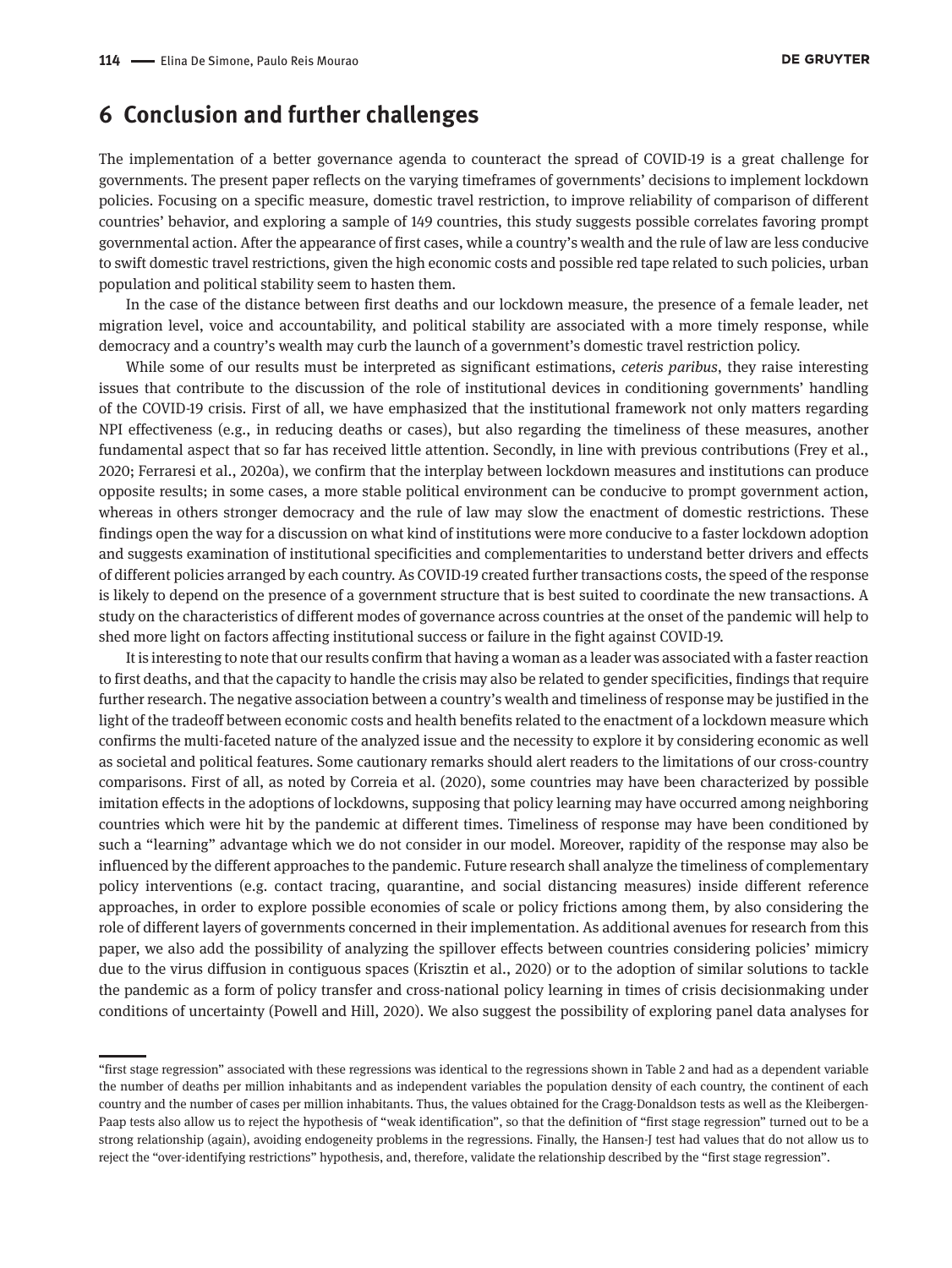studying population fatigue along the various phases of each national lockdown as well as we also suggest the interest on researching the survival analysis of each lockdown's length.

**Acknowledgements:** Authors acknowledge the contribution of two anonymous reviewers on a previous version of this research. Remaining limitations are authors' exclusive ones.

Paulo Mourao acknowledges the following: «This paper is financed by National Funds of the FCT – Portuguese Foundation for Science and Technology within the project «UIDB/03182/2020».

**Conflict of Interests Statement:** The authors have no conflicts of interest to disclose.

### **References**

- Alfano, V., & Ercolano, S. (2020a). The Efficacy of Lockdown Against COVID-19: A Cross-Country Panel Analysis. Applied Health Economics and Health Policy, 1.
- Alfano, V., & Ercolano, S. (2020b). Bonding and Bridging Social Capital and Lockdown. An Analysis of the Italian Regions. Rivista economica del Mezzogiorno, (3), 437-454.
- Alfano, V., Ercolano, S., & Vecchione, G. (2020). Religious Attendance and COVID-19. Evidences from Italian Regions (No. 8596). CESifo Working Paper.
- Amuedo-Dorantes, C., Borra, C., Rivera-Garrido, N., & Sevilla, A. (2020). Timing is Everything when Fighting a Pandemic: COVID-19 Mortality in Spain. IZA Discussion Paper No. 13316, May.
- Aksoy, C.G., Ganslmeier, M., & Poutvaara, P. (2020). Public Attention and Policy Responses to COVID-19 Pandemic. IZA Discussion Paper No. 13427, June.
- Askitas, N., Tatsiramos, K., & Verheyden, B. (2020). Lockdown strategies, mobility patterns and Covid-19. Covid Economics, 23:188–262.
- Baccini, L., & Brodeur, A. (2020). Explaining Governors' Response to the COVID-19 Pandemic in the United States. IZA Discussion Paper No. 13137, April.
- Barron, L. (2020). Coronavirus lessons from Singapore, Taiwan and Hong Kong | Time [online]. Time . Available at: https://time. com/5802293/coronavirus-covid19-singapore-hong-kong-taiwan/
- Boretti, A. (2020). Sustainable Post Covid19 Lockdown Strategy Through Evidence-Based Policy: Analysis of Covid19 Fatalities Across Europe. Mediterranean BioMedical Journals Integrative Journal of Medical Sciences 2020, Vol. 7.
- Carozzi, F., Provenzano, S., & Roth, S. (2020). Urban Density and COVID-19. IZA Discussion Paper No. 13440
- Correia, S., Luck, S., & Verner, E. (2020) Pandemics Depress the Economy, Public Health Interventions Do Not: Evidence from the 1918 Flu (June 5, 2020). Available at SSRN: https://ssrn.com/abstract=3561560 or <http://dx.doi.org/10.2139/ssrn.3561560>(accessed 23/12/2020)
- Coscieme, L., Fioramonti, L., Mortensen, L. F., Pickett, K. E., Kubiszewski, I., Lovins, H., ... & De Vogli, R. (2020). Women in power: Female leadership and public health outcomes during the COVID-19 pandemic. medRxiv.
- Ferguson, N., Laydon, D., Nedjati-Gilani, G., Imai, N., Ainslie, K., Baguelin, M., Bhatia, S., Boonyasiri, A., Cucunubá, Z., Cuomo-Dannenburg, G., & Dighe, A. (2020). Report 9 - Impact of non-pharmaceutical interventions (NPIs) to reduce COVID-19 mortality and healthcare demand | Faculty of Medicine | Imperial College London [WWW Document]. Imp. Coll. COVID Response Team. Available at https://www. imperial.ac.uk/mrc-global-infectious-disease-analysis/covid-19/report-9-impact-of-npis-on-covid-19/.
- Ferraresi, M., Kotsogiannis, K., Rizzo, L., & Secomandi, R. (2020a). Covid-19. 'Lockdown' and institutions. Siep (Società Italiana di Economia Pubblica) Working Paper no 755, May
- Ferraresi, M., Kotsogiannis, C., Rizzo, L., & Secomandi, R. (2020b). The 'Great Lockdown'and its determinants. Economics letters, 197, 109628.
- Frey, C. B., Chen, C., & Presidente, G. (2020). Democracy, culture, and contagion: Political regimes and countries' responsiveness to Covid-19. Covid Economics, 18, 222-238.
- Haffajee, R. L. & Mello, M. M. (2020). Thinking Globally, Acting Locally—The US Response to Covid-19. New England Journal of Medicine, 382:e75.
- Hale, T., Angrist, N., Kira, B., Petherick, A., Phillips, T., Webster, S. (2020). "Variation in Government Responses to COVID-19" Version 6.0. Blavatnik School of Government Working Paper. May 25, 2020. Available at: [www.bsg.ox.ac.uk/covidtracker](http://www.bsg.ox.ac.uk/covidtracker)
- Kaplan, G., Moll, B., & Violante, G. (2020). The great lockdown and the big stimulus: Tracing the pandemic possibility frontier for the US. NBER Working Paper, (w27794).
- Kevorkian, A., Grenet, T., & Gallee, H. (2020). Tracking the Covid-19 pandemic: Simple visualization of the epidemic states and trajectories of select European countries & assessing the effects of delays in official response. medRxiv.
- Kretzschmar, M. E., Rozhnova, G., Bootsma, M. C., van Boven, M., van de Wijgert, J. H., & Bonten, M. J. (2020). Impact of delays on effectiveness of contact tracing strategies for COVID-19: a modelling study. The Lancet Public Health, 5(8), e452-e459.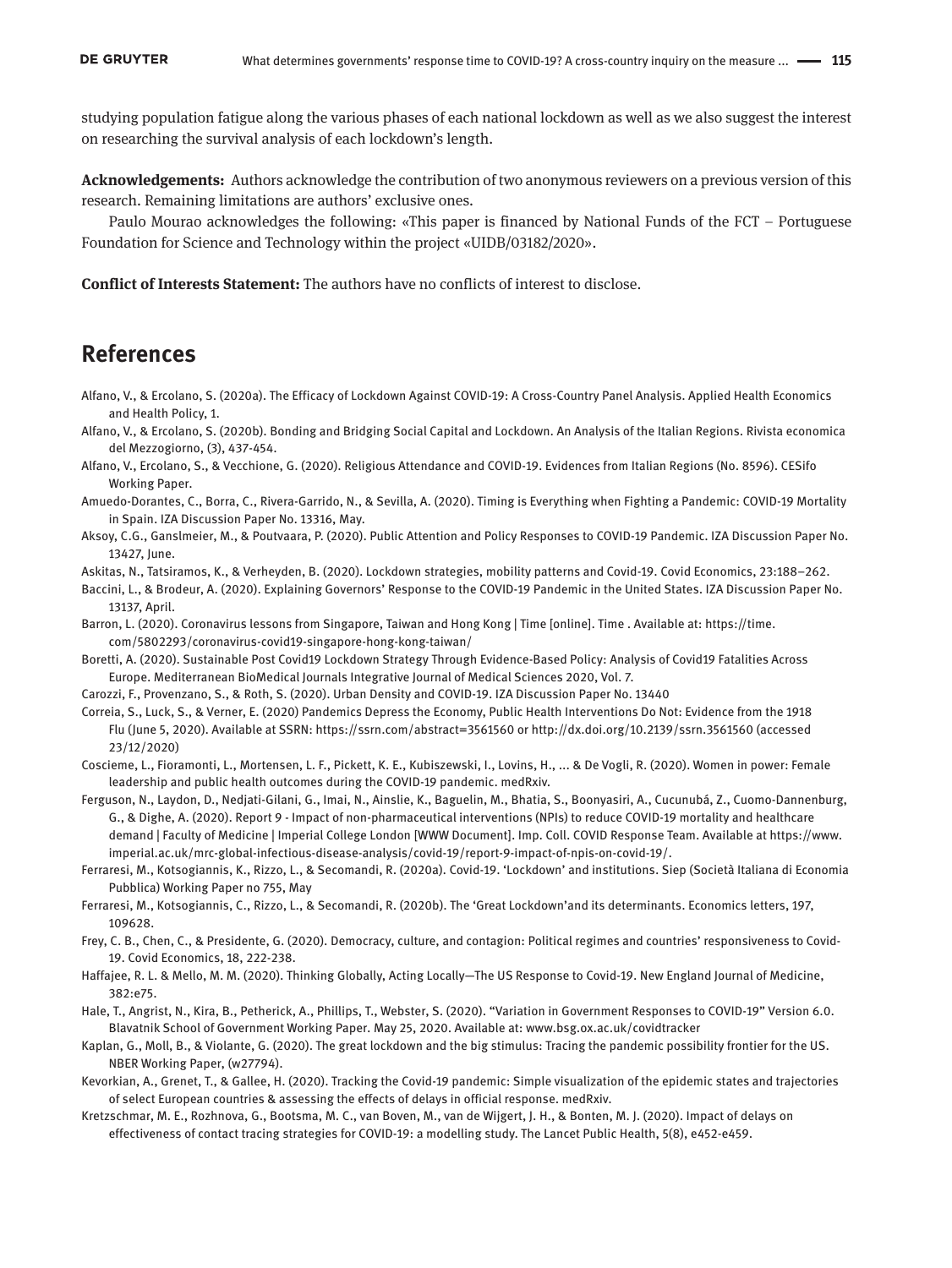- Krisztin, T., Piribauer, P., & Wögerer, M. (2020). The spatial econometrics of the coronavirus pandemic. Letters in Spatial and Resource Sciences, 13, 209-218. DOI: https://doi.org/10.1007/s12076-020-00254-1
- Lee, V. J., Chiew, C. J., & Khong, W. X. (2020). Interrupting transmission of COVID-19: lessons from containment efforts in Singapore. Journal of Travel Medicine, 27(3), 1-5.
- Lee, J. N., Mahmud, M., Morduch, J., Ravindran, S., & Shonchoy, A. S. (2021). Migration, externalities, and the diffusion of COVID-19 in South Asia☆. Journal of Public Economics, 193, 104312.
- Miikkulainen, R., Francon, O., Meyerson, E., Qiu, X., Canzani, E., & Hodjat, B. (2020). From Prediction to Prescription: AI-Based Optimization of Non-Pharmaceutical Interventions for the COVID-19 Pandemic. arXiv preprint arXiv:2005.13766.
- Nicola, M., Alsafib, Z., Sohrabic, C., Kerwand, A., Al-Jabird,A., Iosifidisc,C., Aghae, M., & Aghaf R. (2020) The socio-economic implications of the coronavirus pandemic (COVID-19): A review. International Journal of Surgery 78, 185–193.
- Piguillem, F., & Shi, L. The optimal COVID-19 quarantine and testing policies. 2020. Einaudi Institute for Economics and Finance (EIEF) No. 20/04.
- Powell, M., & King–Hill, S. (2020). Intra-crisis learning and prospective policy transfer in the COVID-19 pandemic. International Journal of Sociology and Social Policy.
- Pulejo, M., & Querubín, P. (2020). Electoral Concerns Reduce Restrictive Measures During the COVID-19 Pandemic. NBER Working Paper No. 27498, July.

Ruggiero, V. (2006). The democracy of death: political violence in criminology. Criminal Justice Matters. 66. 26-27.

- Sanderson, E., & Windmeijer, F. (2016). A weak instrument F-test in linear IV models with multiple endogenous variables. Journal of Econometrics, 190(2), 212-221.
- Summan, A., & Nandi, A. (2020). Timing of non-pharmaceutical interventions to mitigate COVID-19 transmission and their effects on mobility: A cross-country analysis. medRxiv.
- Teorell, J., Dahlberg, S., Holmberg, S., Rothstein, B., Alvarado Pachon, N., & Soa Axelsson, S. (2020). The Quality of Government Standard Dataset, version Jan20. University of Gothenburg: The Quality of Government Institute. Available at: http://www.qog.pol.gu.se doi:10.18157/qogstdjan20
- Wasserman, M. (2018), Gender Differences in Politician Persistence, November. Available at: <https://ssrn.com/abstract=3370587>
- Wooldridge, J. M. (2009). Introductory Econometrics: A Modern Approach (Fourth ed.). Australia: South-Western. p. 88. ISBN 978-0-324- 66054-8.
- Woo, J. J. (2020). Policy capacity and Singapore's response to the COVID-19 pandemic. Policy and Society, 1-18.